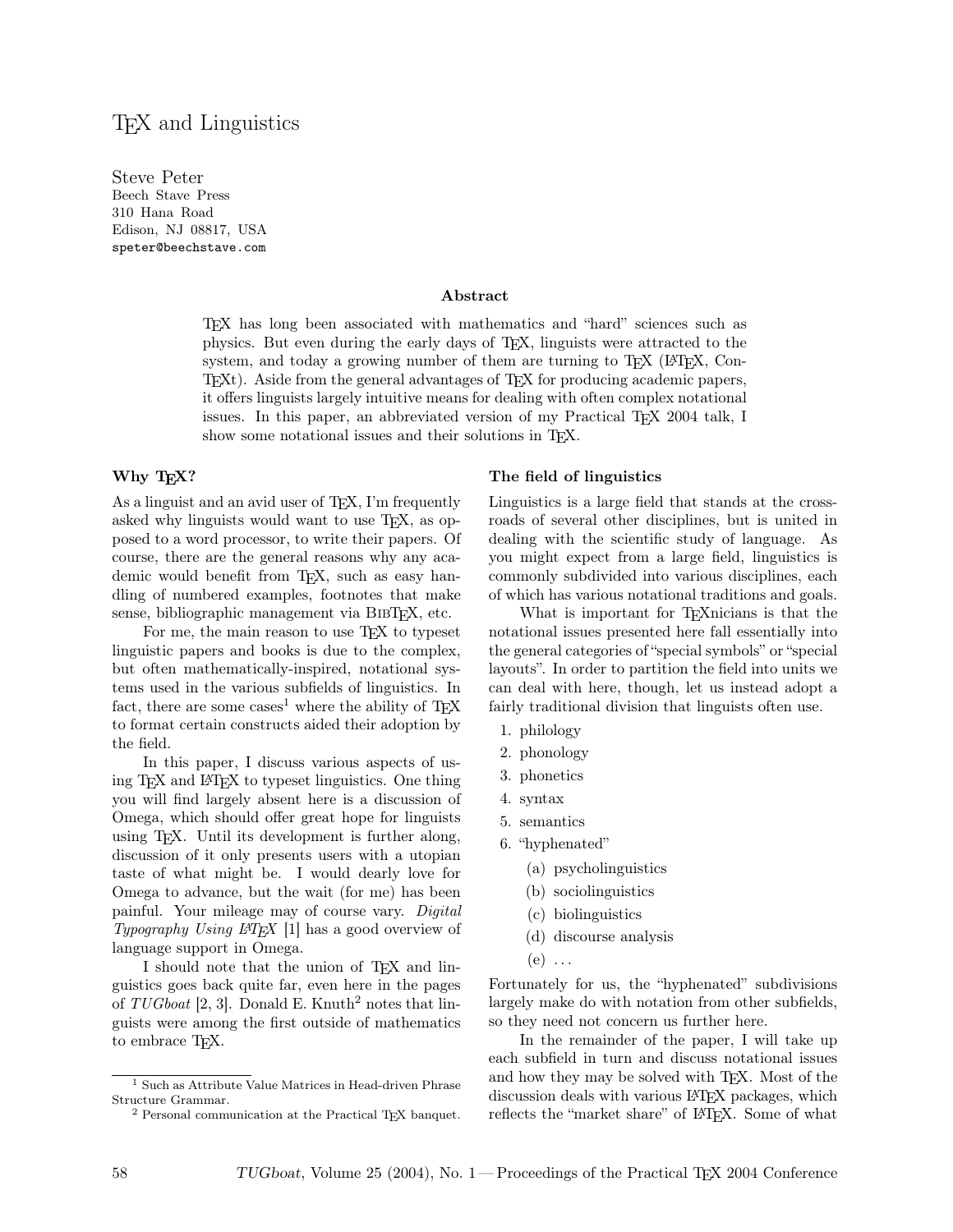follows can be done with more or less difficulty in Plain T<sub>EX</sub> or ConT<sub>E</sub>X<sub>t.</sub><sup>3</sup>

Due to the complexity of syntactic notation and the generality of application of tree structures, I will postpone discussion of Syntax until installment two of this paper.

#### Philology

Philology was once the general term for linguistic science, but is now more commonly used to refer to textual (rhetoric, poetics, textual criticism) and historical/diachronic linguistics. Most of the notational issues here deal either with different writing systems or with modifications of Latin.

The latter is usually quite straightforward in T<sub>E</sub>X, such as  $\bar{a}$ ,  $\bar{e}$ ,  $\bar{i}$ ,  $\bar{o}$ ,  $\bar{u}$ ,  $\tilde{s}$ ,  $s$ , etc., obtained by  $\setminus$ =a,  $\setminus$ = $\setminus$ i,  $\setminus$ =o,  $\setminus$ =u,  $\setminus$ s},  $\d{s}$ . For example, Figure 1 is an example of something you might encounter in a paper on Indo-European.<sup>4</sup>

Figure 1: What an Indo-Europeanist reads at the breakfast table

Paleography, for example, often uses a dot below a letter to indicate an obscured reading, which is quite easy to do in T<sub>E</sub>X (via  $\dagger$ ), but in Word requires a special font, and a utility to access the needed characters.<sup>5</sup> A few other symbols require the use of the TIPA package, which we will discuss below in the section on Phonology.

A major undertaking in philology is the production of critical editions (see Figure 2). The requirements of line numbers, cross-references lemmata, layer upon layer of notes, marginalia, etc. can bring a typesetter to the brink of madness, but for the edmac (Plain T<sub>EX</sub>), ledmac and ednotes ( $\text{LFT}(\text{EX})$ ) packages. Unfortunately, none of these packages offers a complete solution, so you will need to select one based on your specific goals and circumstances. Uwe Lück offers a critical overview of these critical edition packages in [4]. Recently, David Kastrup has created the bigfoot package [5], but I have yet to try it, so I cannot offer an opinion.

|             | 1.           | A dhuine gan chéill do mhaisligh an chléir                                                                                                                                                                                                                                |
|-------------|--------------|---------------------------------------------------------------------------------------------------------------------------------------------------------------------------------------------------------------------------------------------------------------------------|
| b           |              | is tharcaisnigh naomhscruipt na bhfáige,                                                                                                                                                                                                                                  |
| c           |              | na haitheanta réab 's an t-aifreann thréig                                                                                                                                                                                                                                |
| d           |              | re taithneamh do chlaonchreideamh Mhártain,                                                                                                                                                                                                                               |
| ė           |              | cá rachair 'od dhíon ar Íosa Nasardha                                                                                                                                                                                                                                     |
| f           |              | nuair chaithfimid cruinn bheith ar mhaoileann<br>Josepha?                                                                                                                                                                                                                 |
| g           |              | Ní caraid Mac Crae chuim t'anama ' phlé                                                                                                                                                                                                                                   |
| h           |              | ná Calvin bhiais taobh ris an lá sin.                                                                                                                                                                                                                                     |
|             | $\mathbf{2}$ | Nách damanta an scéal don chreachaire chlaon                                                                                                                                                                                                                              |
| b           |              | ghlac baiste na cléire 'na pháiste                                                                                                                                                                                                                                        |
| c           |              | 's do glanadh mar ghréin ón bpeaca ró-dhaor                                                                                                                                                                                                                               |
| d           |              | trí ainibhfios Éva rinn Ádam,                                                                                                                                                                                                                                             |
| e           |              | tuitim arís fé chuing na haicme sin                                                                                                                                                                                                                                       |
| f           |              | tug atharrach brí don scríbhinn bheannaithe,                                                                                                                                                                                                                              |
| g           |              | d'aistrigh béasa agus reachta na cléire                                                                                                                                                                                                                                   |
| h           |              | 's nách tugann aon ghéilleadh don Phápa?                                                                                                                                                                                                                                  |
|             | 3            | Gach scolaire baoth, ní mholaim a cheird                                                                                                                                                                                                                                  |
| b           |              | 'tá ag obair le géilleadh dá tháille                                                                                                                                                                                                                                      |
| $\mathbf c$ |              | don doirbhchoin chlaon dá ngorthar Mac Crae,                                                                                                                                                                                                                              |
| d           |              | deisceabal straeigh as an gcolláiste.                                                                                                                                                                                                                                     |
| ė           |              | Tá adaithe thíos in íochtar ifrinn,                                                                                                                                                                                                                                       |
| f           |              | gan solas gan soilse i dtíorthaibh dorcha,                                                                                                                                                                                                                                |
| g           |              | tuigsint an léinn, gach cuirpeacht déin                                                                                                                                                                                                                                   |
| h           |              | is Lucifer aosta 'na mháistir.                                                                                                                                                                                                                                            |
|             |              |                                                                                                                                                                                                                                                                           |
|             |              | 22 Teideal: Dhuinnluinng T, Seághan Mac Domhnaill cct B<br>1.a dhuinne T 1.a mhaslaidh T, mhaslaig B 1.c raob T 1.d le B 1.e<br>dod B 1.f chaithfamíd T 1.f maoilinn B 1.g phleidh T 1.h bhíos B<br>1.h leis B 2.a claon B 2.c glannuig T 2.d ainnibhfios T, ainnbhfios B |
|             |              | 2.d Éabha B 2.g is B 2.h tuigionn T 3.a sgollaire T 3.a mholluim T                                                                                                                                                                                                        |

 $3.b$  'tág ccobar T  $3.b$  re B  $3.c$  dorbhchon daor B  $3.d$  straodhaig 3.e fhadoghthe tsíos T 3.e fadaighthe B 3.f sollus T 3.g cuirripeacht T

Figure 2: A critical edition

Typesetting Greek critical editions presents the same problems as above, plus the need for good Greek fonts. Claudio Beccari [6] has extended babel to produce a remarkable facsimile of the famous Teubner editions. It still lacks some refinement for producing the critical apparatus, but the package is under active development, and the results thus far are quite pleasing.

But Greek fonts aren't an issue just when doing Greek critical editions. Due to whatever historical accident, Greek examples in philology are usually typeset in Greek, even while other languages that don't use the Latin alphabet (such as Sanskrit, Russian, Armenian, Tocharian, etc.) are transliterated. Fortunately there are several options for getting and entering Greek examples. The Beccari Greek fonts are excellent, and there is also the PSGreek package [7], which bundles Greek PostScript fonts and a style file to make accessing them easier, by hiding some

to me (although the suggestion of Kuryłowicz, Apophonie 170, that the ablaut

 $CeHi$ : CH $\bar{i}$  is paralleled by a type Ce $R\bar{i}$  : CR $\bar{i}$  seems worth considering).<br>2.2.4. When the laryngeal followed  $*r, l, m,$  or  $n$ , we expect the resonants to become αρ, αλ, αμ, αν, with the same α that appears outside laryngeal environ-<br>ments, and this is what we often get, e.g. *έβαλον* 'they threw' < \*egr<sup>y</sup>*lE*-, *έκαμον* 'they toiled' <  $*$ e $kmA$ -. But where the following laryngeal was  $O$ , we generally get ορ, ολ : ἔμολον 'they went', ἔθορον 'they leapt', ἔτορε 'pierced', ἔπορον 'they granted' to the presents βλώσκω, θρώ(ι)σκω, τιτρώσκω and the perfect πέπρωται.<br>An ablaut ρω : αρ or λω : αλ seems not to occur in Greek. F. B. J. Kuiper has suggested, *India Antiqua* 199, that the development to *op* and *oλ* here was phonetically regular, the laryngeal influencing the vocalization of the resonant. I doubt that this is correct, because I believe that Dor.  $\pi \circ \hat{a} \tau \circ \epsilon$  represents a direct outcome of \*prO-tos (cf. §2.3.2). If preconsonantal O failed to color the

<sup>&</sup>lt;sup>3</sup> Hans Hagen is aware of many of these issues, and we are working on adding more support for linguistics to ConTEXt. <sup>4</sup> From The Collected Writings of Warren Cowgill, Beech

Stave Press, 2005. 5 I once tried to explain to my advisor how to get at some

of these characters on a Mac. He shook his head and told me, "If I learn how to do that, I'll forget Hittite."

<sup>3.</sup>h Luicifer T, Lúcifer B 3.h mhaighistir T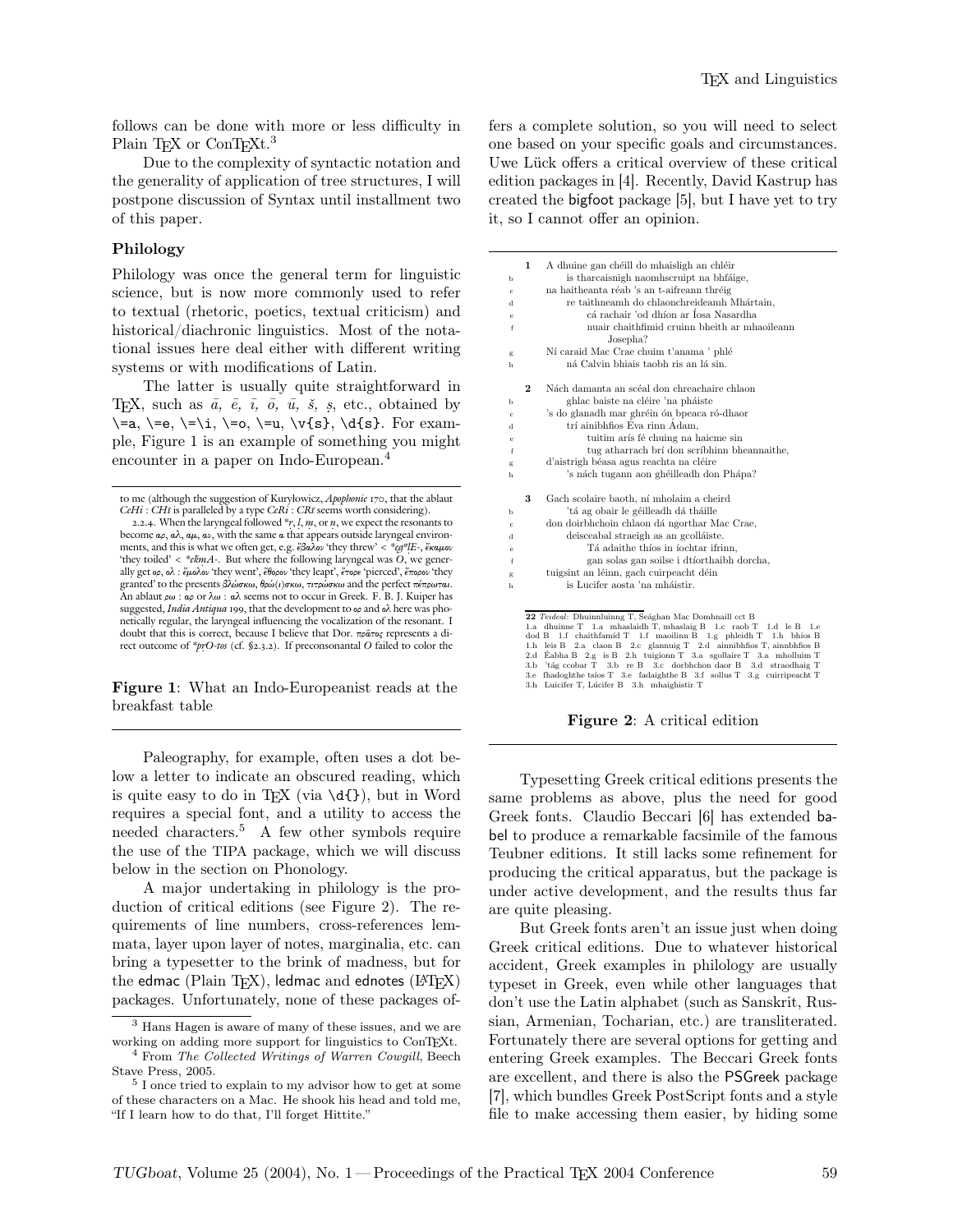of the horrors of encoding vectors. The quality of the PS fonts bundled is somewhat uneven, and installing new fonts for use in the same manner is not easy. To do so requires the grkfinst fontinst plugin [8] and some time configuring. I wish it were a bit easier, since the PSGreek interface is one I find quite comfortable to use, and it has proven to be a lifesaver for switching Greek fonts.

The Greek in Figure 1 was produced with PS-Greek. For example, to get  $\mu_0 \lambda_0 v$  'they went', you enter \textgreek{>'emolon}. I am now quite used to entering Greek in this manner, and therefore I can do it quite rapidly. However, you may be more comfortable entering Greek in Unicode, given an appropriate text editor. For that, put the following in your preamble:

### \usepackage{ucs} \usepackage[utf8]{inputinc} \usepackage[polutonikogreek,english]{babel}

There are two general contexts for typesetting languages in alphabets other than Latin. First, of course there are times when you need to typeset a single language solely for speakers of that language, such as setting a Russian text in Cyrillic for a Russian reader. On the other hand, at times it is necessary to mix two or more languages, such as in dictionaries or instructional material.

Both scenarios are supported in T<sub>E</sub>X, although dealing with encoding vectors can cause a headache or two.<sup>6</sup> Since I can't detail all possible language packages, let me limit myself here to a couple of packages I've found to be useful.

Underpinning nearly all multilingual endeavors in LATEX is babel by Johannes Braams [9]. It is included in (I believe) all T<sub>EX</sub> distributions, the manual is comprehensive and well written, and you should spend some time familiarizing yourself with it if you plan to do multilingual typesetting.

For Russian and the other Cyrillic-alphabet languages, there is the default Computer Modern Cyrillic font, which matches the standard Soviet look nicely.<sup>7</sup> At some point, though, you'll no doubt want a change of pace. The pscyr package [10] contains a number of serif, sans serif, and a couple of display faces.

Languages that use Indic scripts, such as Devanagari, have a complication that not all graphemes occur in the same order as they are pronounced, plus there are many, many di- and trigraphs. The devnag package [11] provides a preprocessor to take care of these complexities, plus good fonts and macros for both Plain T<sub>F</sub>X and L<sup>AT</sup>F<sub>X</sub>. Using devnag makes it possible to typeset a bilingual critical edition with essentially the same input for both the Devanagari and the transliterated text. Figure 3 shows the vowels of Mar $\bar{a}$ th $\bar{b}$ , typeset with the devnag package.

| अ     | आ          | ड              | `ड                      | ਤ                | ऊ                     |
|-------|------------|----------------|-------------------------|------------------|-----------------------|
| about | car        | $s$ <i>i</i> t | seat                    | $\mathbf{p} u$ t | $\operatorname{root}$ |
| ऋ     | ऌ          | ए              | ᡛ                       | आे               | औ                     |
| under | bottle say |                | $\mathbf{b} \mathbf{u}$ | road loud        |                       |
| अ     | आः         |                |                         |                  |                       |

**Figure 3:** The vowels of Mar $\bar{a}$ th $\bar{a}$ 

For languages written in the Arabic alphabet (such as Arabic, Persian, Pashto, etc.), Klaus Lagally's ArabTEX is a must. The system is by now quite stable, and the output is very good. Several people are working on various extensions, especially for typesetting Arabic mathematics. See for example, Lazrek et al. [12, 13]. While it is possible to typeset Hebrew using ArabT<sub>EX</sub>, Alan Hoenig's Makor [14] is worth every penny.<sup>8</sup>

Typesetting Chinese using TEX is possible with the CJK [15] package (which provides for much more than just Chinese, Japanese, and Korean support). However, I prefer ConT<sub>E</sub>Xt, due to its support of visual debugging via \tracechinesetrue. Numbering can be toggled between Chinese and western styles via [conversion=chinese] or [conversion= numbers]. More traditional vertical typesetting is possible essentially by flowing the text into narrow columns.

### Semantics

Semantics is the study of meaning, and the notation used is tied closely to formal logic. Thus it is very straightforward to typeset with TEX. So the function of the set of things similar to houses is denoted by  $\lambda x Similar$  to  $(x, houses)$ . The TEX to get this is  $\lambda x \text{Similar}\to 0(x,$ \textit{houses})\$. We had to wrap the 'English' inside the function with  $\text{text}$  to prevent TFX

 $6$  For Mac OS X users, the X<sub>T</sub>T<sub>F</sub>X system frees you from many of these problems. http://scripts.sil.org/cms/ scripts/page.php?site\_id=nrsi&item\_id=xetex. However, you cannot exchange source files with colleagues who use other operating systems.

<sup>7</sup> The Soviets heavily standardized book typefaces at a time when "modern" fonts were popular. There were some fantastic Russian typefaces developed during the 1920s that were neglected for decades.

<sup>8</sup> Yes, it is free software, and yes, I am making an exception to not discussing Omega software.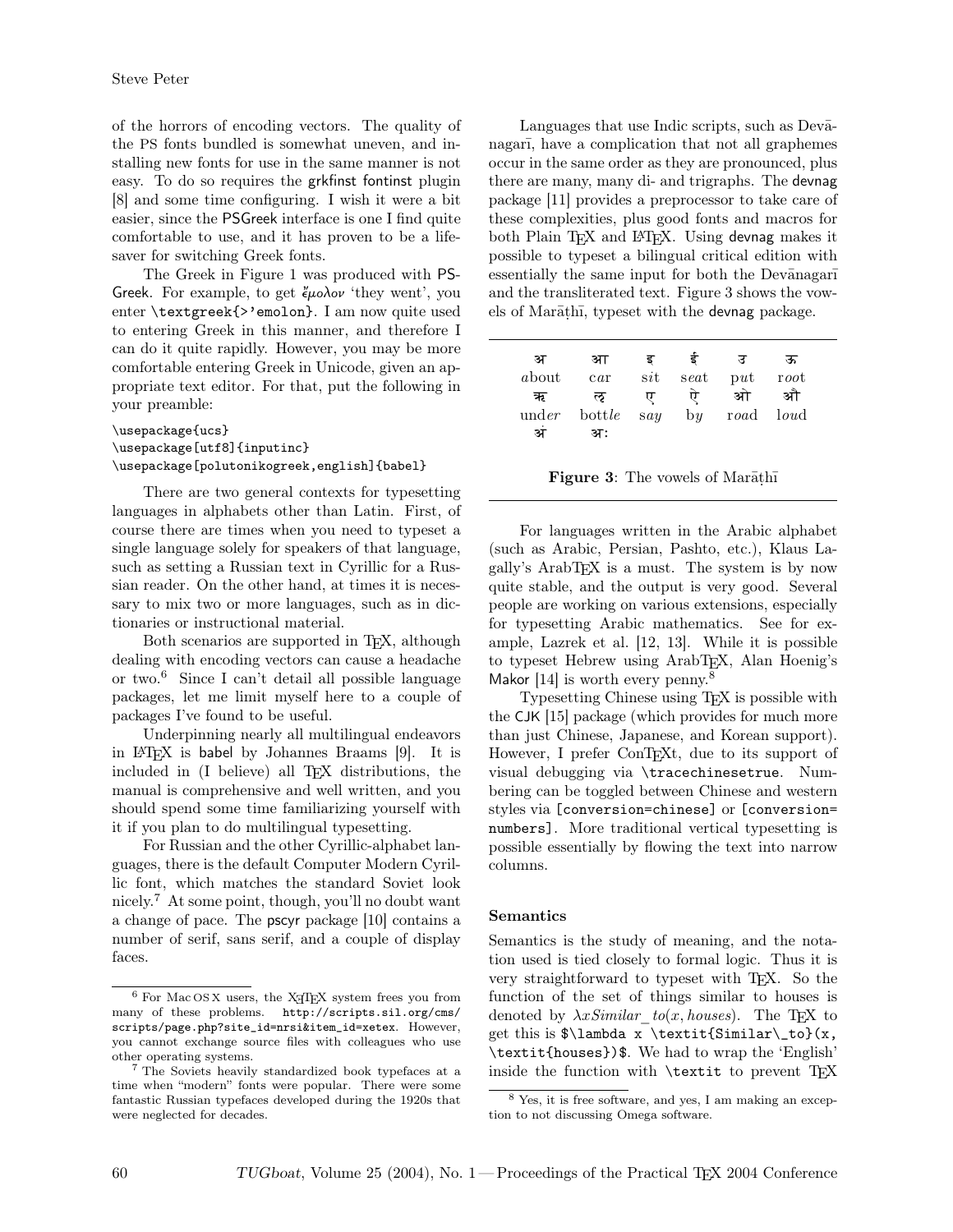from interpreting the words as a series of variables. In some cases \mbox will work, and note that sometimes spaces inside the \mboxes are important. So a possible interpretation for the sentence I have told one friend of mine all those stories<sup>9</sup> is given as  $\exists x[\forall y[(x \in \text{friends of mine} \land y \in \text{those stories}) \rightarrow$ I have told  $y$  to  $x$ ], or in T<sub>E</sub>X terms

```
$\exists x [\forall y[
   (x \in \mbox{friends of mine}\wedge y \in \mbox{those stories})
   \rightarrow \mbox{I have told }
    y \mbox{ to } x]]$
```
Double brackets (representing semantic evaluation) are provided by the stmaryrd package [16]. With that loaded, typing

\$\llbracket(MN)\rrbracket^{ \mathcal{M}}\$ yields  $\llbracket (MN) \rrbracket^{\mathcal{M}}$ . You may also need to load the latexsym package for an occasional symbol.

#### Phonetics and Phonology

Phonetics is a branch of acoustics that deals with speech sounds and their production and perception. The notation used is a combination of transcription symbols (as covered below) and diagrams representing articulatory spaces. For example, Figure 4 shows a typical representation of a vowel system.<sup>10</sup>



Figure 4: Some American English vowels

Also frequent are diagrams of the human vocal tract. Unfortunately there is no easy way to handle automatic generation of notation of this type. A typical way to handle them is to create the illustration in a vector program (such as Inkscape or Illustrator) and then to import it into TEX. Given the complexity of creating them, publishers (and therefore also authors) have been reluctant to use them aside from in very specialized books.<sup>11</sup>

The International Phonetic Association came into existence in 1886 with a goal of promoting phonetics in education and the creation of an international phonetic alphabet (now known as the IPA) for the universal transcription of languages.<sup>12</sup> A separate tradition of transcription developed among anthropological linguists in America. Both systems of transcription [18, 19] are supported via the TIPA package [17].

While there are numerous fonts that provide IPA symbols that more or less match existing typefaces, there are to my knowledge still only a small number of type families that have complete sets of corresponding IPA symbols: Computer Modern, Lucida, Times, Le Monde, Gentium, Garamond, and Stone — and two of them are provided for by TIPA. To wit, the Computer Modern IPA symbols work best with Computer Modern,<sup>13</sup> but they will fit in reasonably with other vertical-stress typefaces. The Times IPA symbols, again, work best with Times, but in a pinch, they fit in with other oblique-stress typefaces. In a sans-serif environment, TIPA provides a Helvetica-like symbol set.

In addition to the IPA fonts and the interface (more on which below), TIPA provides a style file to produce simple vowel diagrams (simpler than the one shown in Figure 4). I could conceive — given enough labor— of creating the more complex charts like Figure 4, with arrows and swooshes, programmatically via the tools provided by PSTricks [20] or MetaFun [21].

TIPA provides for a couple of different ways to enter phonetic notation. There are long forms that have generally mnemonic names, so I can write [əh'a] as [\textschwa h\textprimstress a] if my paper uses a limited set of symbols, and I don't want to learn the more involved transcription.

On the other hand, if you need to input larger amounts of transcription, it is useful to enter the IPA environment via \textipa{}, {\tipaencoding }, or \begin{IPA} and \end{IPA}. So, if we enter the IPA environment and type

D@ "nO;T "wInd @nd D@ "s2n w@ dIs"pju;tIN wItS w@z D@ "str6Ng5, wEn @ "tr\ae vl5 keIm @"l6N "r\ae pt In @ "wO:m "kloUk. DeI

<sup>9</sup> From Ray Jackendoff, Semantic Interpretation in Generative Grammar, Cambridge: MIT Press, 1972, p. 308.

 $10$  From Peter Ladefoged, A Course in Phonetics, San Diego: Harcourt Brace Jovanovich, 1982, p. 198.

<sup>11</sup> They can hardly be avoided in an introduction to phonetics, for example.

<sup>12</sup> Remember that there were no tape recorders in 1886!

 $^{13}$  And variants such as Latin Modern.